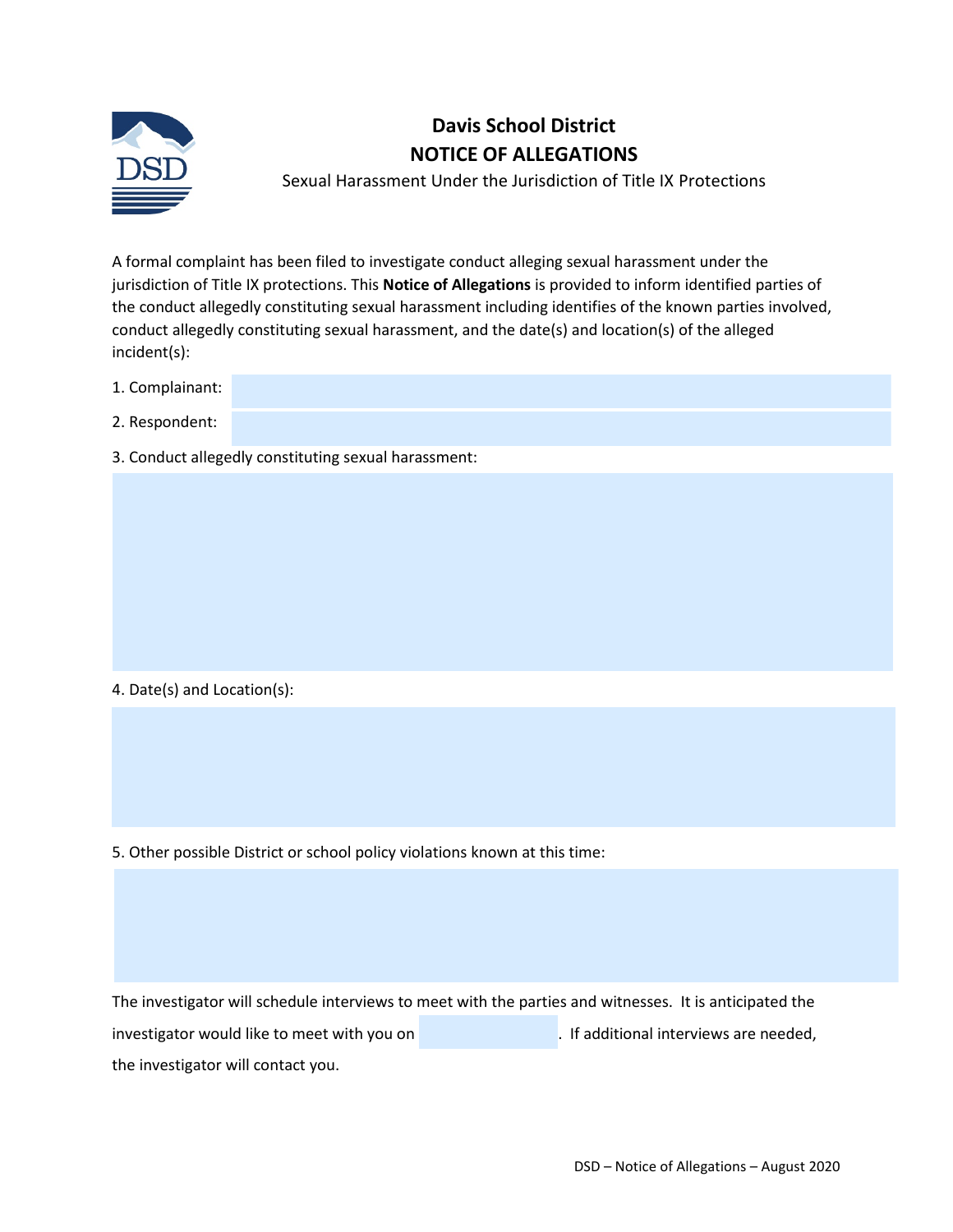# **Title IX regulations upholds each student's right to written notice of allegations, the right to an advisor, and the right to submit, examine, and challenge evidence.**

## **Summary of Title IX Grievance Process**

The respondent is presumed not responsible for the alleged conduct until the determination of responsibility is made at the conclusion of the grievance process outlined in District policy *5S-102 Sexual Harassment Under the Jurisdiction of Title IX Protections*. (copy attached)

During the grievance process, each party may have an advisor of their choice to accompany the party at any related meeting or proceeding, at the party's expense.

The grievance process includes the following steps:

#### **Investigation**

While the burden of gathering evidence is the responsibility of a school administrator or Title IX Coordinator, the parties may gather and present relevant evidence. Both parties shall have an equal opportunity to inspect and review any evidence obtained as part of the investigation. The parties will have at least 10 days after receiving the relevant evidence to submit a written response giving their version of the incident under investigation to the investigator.

#### **Investigative Report**

After the notice of evidence response time is over, the Title IX Coordinator shall create an investigative report that fairly summarizes relevant evidence and objective findings, but no conclusions as to responsibility.

## **Determination Regarding Responsibility**

The District Review Committee shall be the decision-making body. After receiving the investigative report and before reaching a determination regarding responsibility, the Committee shall afford the parties an opportunity to submit written, relevant questions that a party wants asked of any party or witness; provide each party with the answer; and allow additional, limited follow-up questions. The period to submit written questions and receive answers shall be no more than 10 days.

After considering the investigative report and relevant information, the Committee shall make a determination of responsibility based on a preponderance of the evidence and issue a written determination including any disciplinary sanctions imposed and procedures for the complainant and respondent to appeal the decision.

Knowingly making a false statement or knowingly submitting false information during the grievance process is prohibited and subject to discipline.

At any time prior to reaching a determination regarding responsibility, the District may facilitate an informal resolution.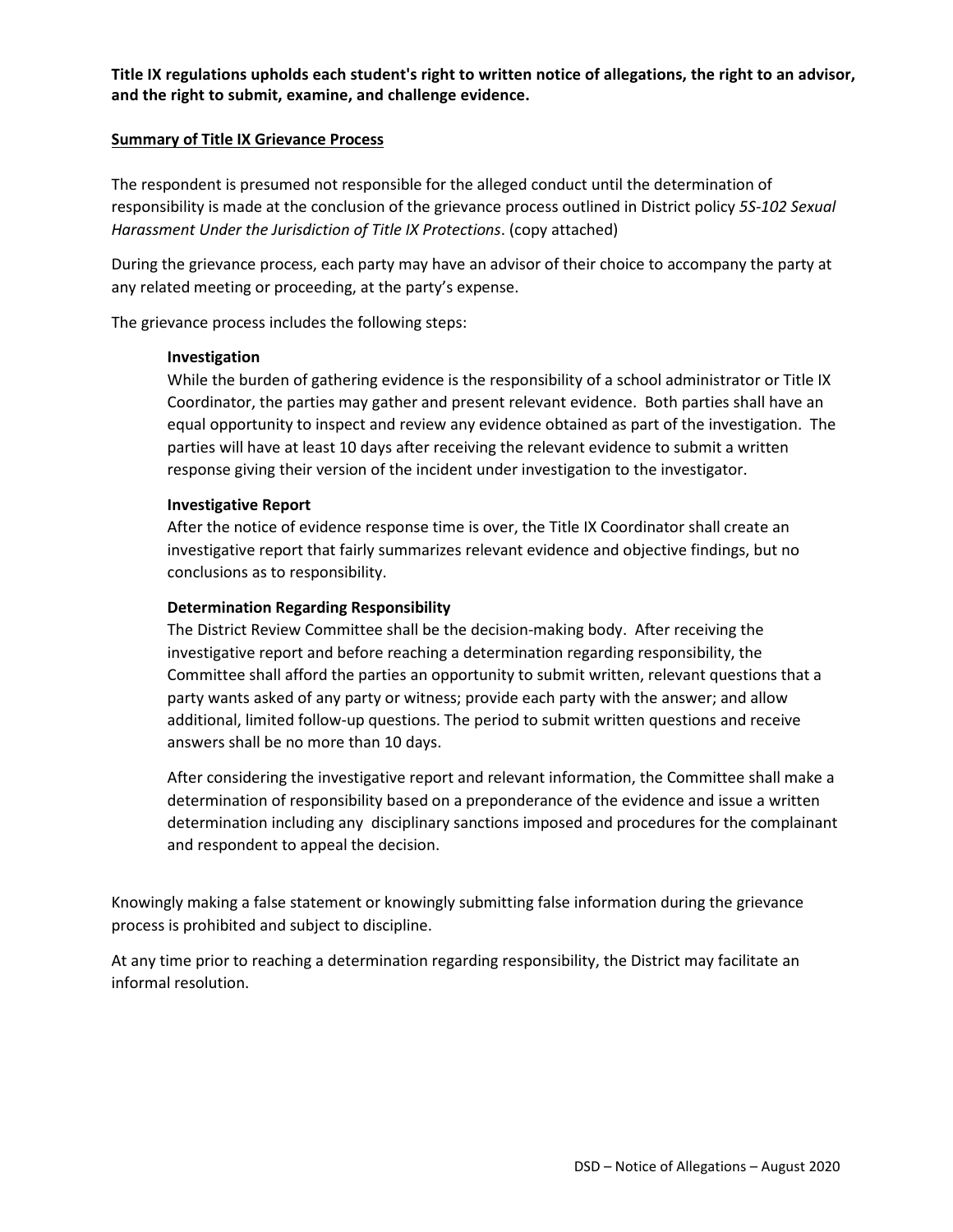# **Summary of Title IX Grievance Process**

Describe the range of possible disciplinary sanctions that may be implemented following any determination of responsibility.

Describe the range of supportive measures available to complainant and respondent.